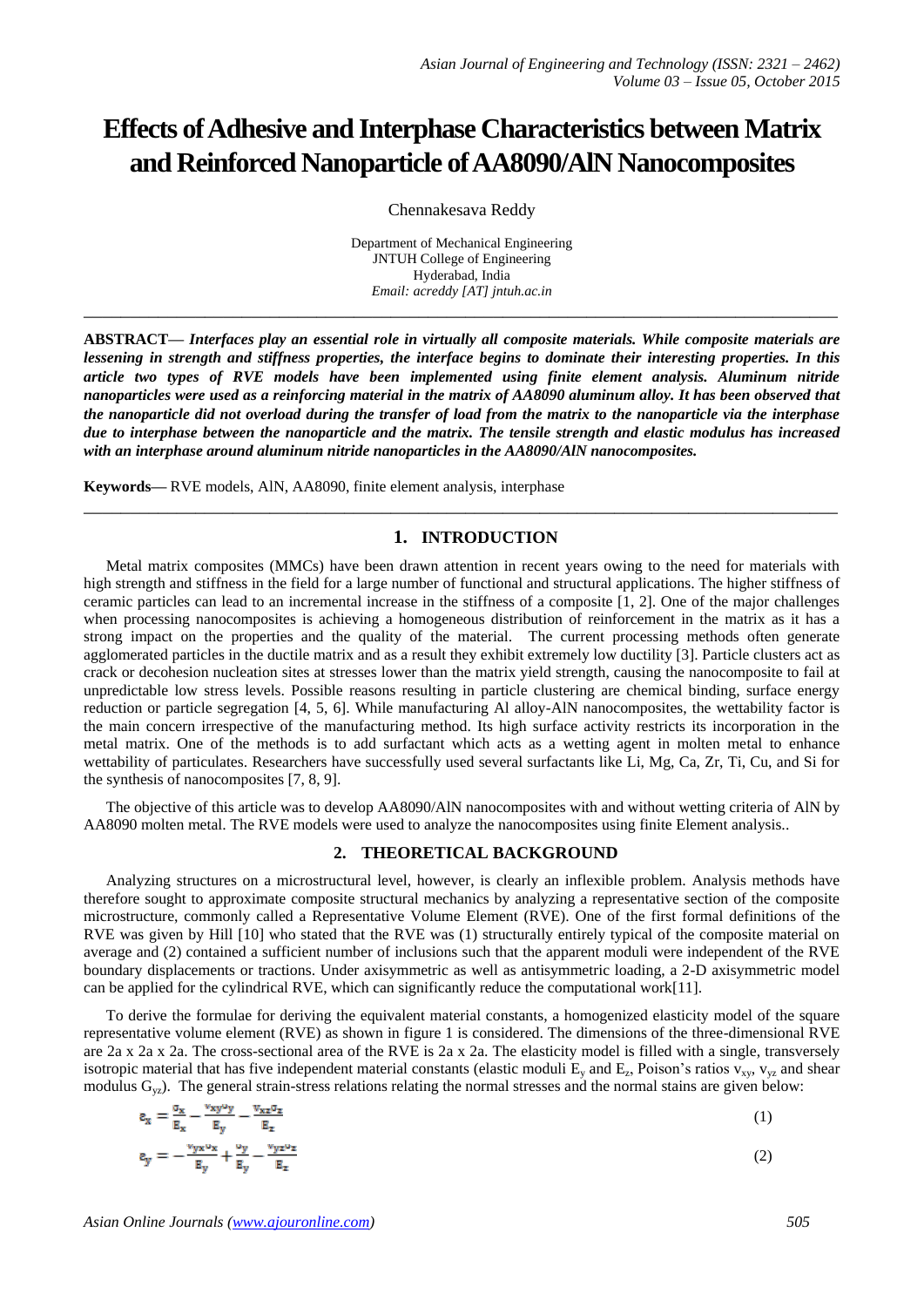

Figure 1: A square RVE containing a nanoparticle.

Let assume that  $\sigma_{xy} = \sigma_{yx}, \sigma_{yz} = \sigma_{zy}$  and  $\sigma_{zx} = \sigma_{xz}$ . For plane strain conditions,  $\epsilon_z = 0$ ,  $\epsilon_{yz} = \epsilon_{zx} = 0$  and  $v_{yz} = v_{zx}$ . The above equations are rewritten as follows:

$$
\varepsilon_{\mathbf{x}} = \frac{\sigma_{\mathbf{x}}}{\mathbf{E}_{\mathbf{x}}} - \frac{\mathbf{v}_{\mathbf{x}\mathbf{y}}\mathbf{v}_{\mathbf{y}}}{\mathbf{E}_{\mathbf{y}}} - \frac{\mathbf{v}_{\mathbf{y}\mathbf{z}}\mathbf{v}_{\mathbf{z}}}{\mathbf{E}_{\mathbf{z}}}
$$
(4)  

$$
\varepsilon_{\mathbf{y}} = -\frac{\mathbf{v}_{\mathbf{x}\mathbf{y}}\mathbf{v}_{\mathbf{x}}}{\mathbf{E}_{\mathbf{y}}} + \frac{\mathbf{v}_{\mathbf{y}}}{\mathbf{E}_{\mathbf{y}}} - \frac{\mathbf{v}_{\mathbf{y}\mathbf{z}}\mathbf{v}_{\mathbf{z}}}{\mathbf{E}_{\mathbf{z}}}
$$
(5)

$$
\varepsilon_{\mathbf{z}} = -\frac{\mathbf{v}_{\mathbf{y}\mathbf{z}}\mathbf{v}_{\mathbf{x}}}{\mathbf{g}_{\mathbf{z}}} - \frac{\mathbf{v}_{\mathbf{y}\mathbf{z}}\mathbf{v}_{\mathbf{y}}}{\mathbf{g}_{\mathbf{z}}} + \frac{\sigma_{\mathbf{z}}}{\mathbf{g}_{\mathbf{z}}} \tag{6}
$$



Figure 2: RVE models

To determine  $E_y$  and  $E_z$ ,  $v_{xy}$  and  $v_{yz}$ , four equations are required. Two loading cases as shown in figure 2 have been designed to give four such equations based on the theory of elasticity. For load case (figure 2a), the stress and strain components on the lateral surface are:

$$
\sigma_x = \sigma_y = 0
$$
  
\n
$$
\varepsilon_x = \frac{\Delta a}{a} \text{ along } x = \pm a \text{ and } \varepsilon_y = \frac{\Delta a}{a} \text{ along } y = \pm a
$$
  
\n
$$
\varepsilon_z = \frac{\Delta a}{a}
$$

where ∆a is the change of dimension a of cross-section under the stretch ∆a in the z-direction. Integrating and averaging Eq. (6) on the plane  $z = a$ , the following equation can be arrived:

$$
E_z = \frac{\sigma_{\text{ave}}}{\epsilon_z} = \frac{a}{\Delta a} \sigma_{\text{ave}} \tag{7}
$$

where the average value of  $\sigma z$  is given by:

$$
\sigma_{\text{ave}} = \iint \sigma_{\text{z}} \left( x, y, a \right) \, \text{d}x \, \text{d}y \tag{8}
$$

The value of σave is evaluated for the RVE using finite element analysis (FEA) results.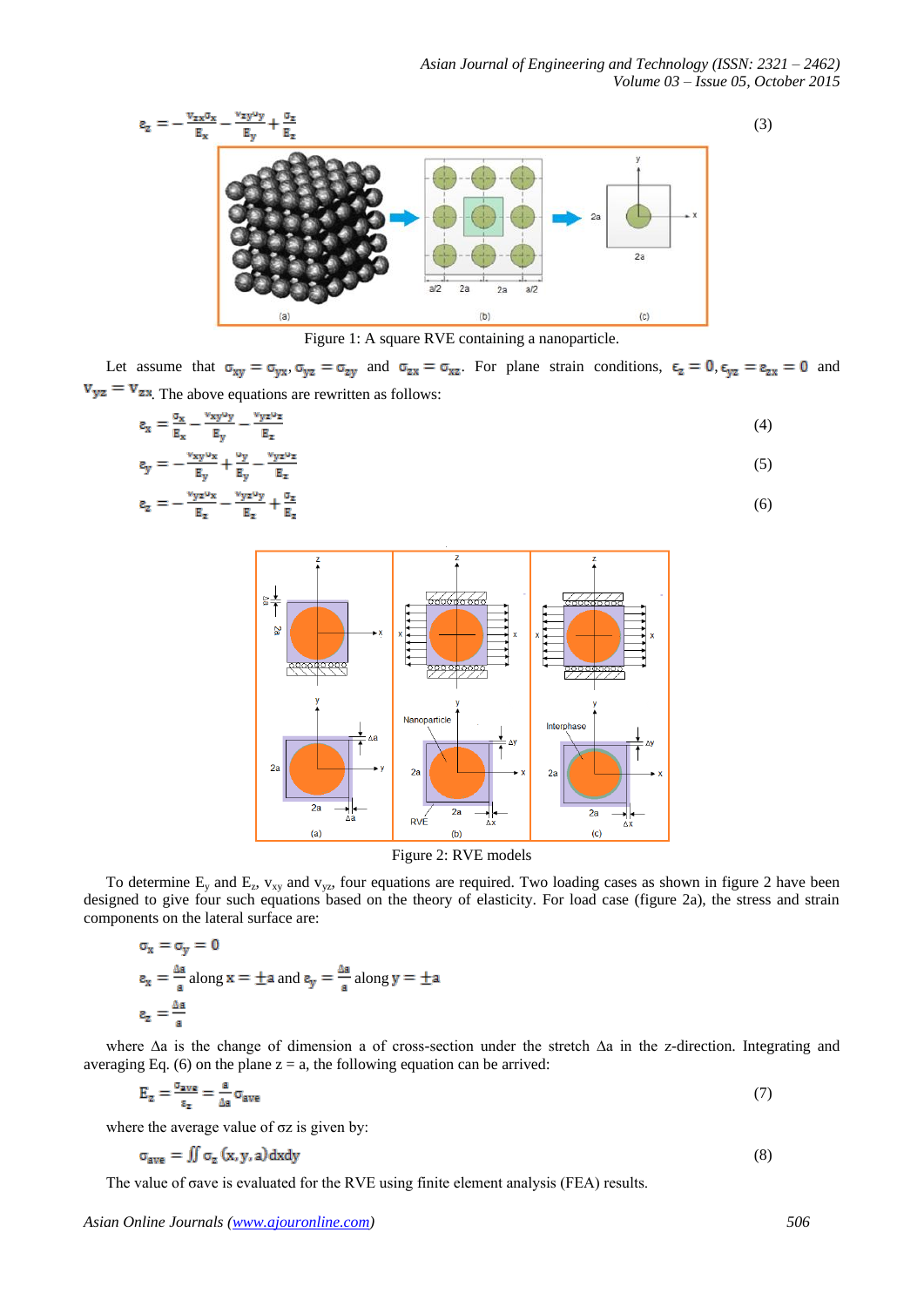Using Eq. (5) and the result (7), the strain along  $\mathbf{y} = \pm \mathbf{a}$ .

$$
\epsilon_y = -\frac{v_{yz}\sigma_z}{E_z} = -v_{yz}\frac{\Delta a}{a} = \frac{\Delta a}{a}
$$

Hence, the expression for the Poisson's ratio vyz is as follows:

$$
v_{yz} = -1 \tag{9}
$$

For load case (figure 2b), the square representative volume element (RVE) is loaded with a uniformly distributed load (negative pressure), P in a lateral direction, for instance, the x-direction. The RVE is constrained in the z-direction so that the plane strain condition is sustained to simulate the interactions of RVE with surrounding materials in the z-direction. Since  $\epsilon_z = 0$ ,  $\sigma_z = v_{yz}(\sigma_x + \sigma_y)$  for the plain stress, the strain-stress relations can be reduced as follows:

$$
\varepsilon_{x} = \left(\frac{1}{E_{x}} - \frac{1}{E_{z}}\right) \sigma_{x} - \left(\frac{v_{xy}}{E_{y}} + \frac{1}{E_{z}}\right) \sigma_{y} \tag{10}
$$

$$
\mathbf{e}_{\mathbf{y}} = -\left(\frac{\mathbf{v}_{\mathbf{xy}}}{\mathbf{E}_{\mathbf{x}}} + \frac{1}{\mathbf{E}_{\mathbf{z}}}\right)\sigma_{\mathbf{x}} + \left(\frac{1}{\mathbf{E}_{\mathbf{x}}} - \frac{1}{\mathbf{E}_{\mathbf{z}}}\right)\sigma_{\mathbf{y}}\tag{11}
$$

For the elasticity model as shown in figure 2b, one can have the following results for the normal stress and strain components at a point on the lateral surface:

$$
\sigma_y = 0, \sigma_x = P
$$
  
 $\varepsilon_x = \frac{\Delta x}{a}$  along  $x = \pm a$  and  $\varepsilon_y = \frac{\Delta y}{a}$  along  $y = \pm a$ 

where  $\Delta x$  (>0) and  $\Delta y$  (<0) are the changes of dimensions in the x- and y- direction, respectively for the load case shown in figure 2b. Applying Eq. (11) for points along  $y = \pm a$  and Eq. (10) for points along  $x = \pm a$ , we get the following:

$$
\varepsilon_{y} = -\left(\frac{v_{xy}}{E_x} + \frac{1}{E_z}\right)P = \frac{\Delta y}{a}
$$
\n(12)

$$
g_{x} = \left(\frac{1}{g_{x}} - \frac{1}{g_{z}}\right) P = \frac{\Delta x}{a}
$$
\n(13)

By solving Eqs. (12) and (13), the effective elastic modulus and Poisson's ratio in the transverse direction (xy-plane) as follows:

$$
E_x = E_y = \frac{1}{\frac{\Delta x}{Pa} + \frac{1}{E_z}}
$$
(14)

$$
v_{xy} = \left(\frac{\Delta y}{Pa} + \frac{1}{g_z}\right) / \left(\frac{\Delta x}{Pa} + \frac{1}{g_z}\right) \tag{15}
$$

In which Ez can be determined from Eq. (7). Once the change in lengths along x- and y- direction (∆x and ∆y) are determined for the square RVE from the FEA,  $E_y$  (=  $E_x$ ) and  $v_{xy}$  can be determined from Eqs. (14) and (15), correspondingly.

The young's modulus of the interphase is obtained by the following formula:

$$
E_i(r) = \left(\alpha E_p - E_m\right) \left(\frac{r_i - r}{r_i - r_p}\right) + E_m \tag{16}
$$

Table 1: Mechanical properties of AA8090 matrix and AlN nanoparticles

| Property                       | AA8090 | <b>AlN</b> |
|--------------------------------|--------|------------|
| Density, g/cc                  | 2.68   | 3.26       |
| Elastic modulus, GPa           | 70.3   | 330        |
| Ultimate tensile strength, MPa | 310    | 270        |
| Poisson's ratio                | 0.33   | 0.24       |

## **3. MATERIALS METHODS**

The matrix material was AA8090 aluminum alloy. AA8090 contains Si (12.50%), Cr ( $\leq 0.10\%$ ), Cu (1.20%), Fe  $(\leq 1.00\%)$ , Mg (1.10%), Ni (1.00%) and Zn  $(\leq 0.25\%)$  as its major alloying elements. The reinforcement material was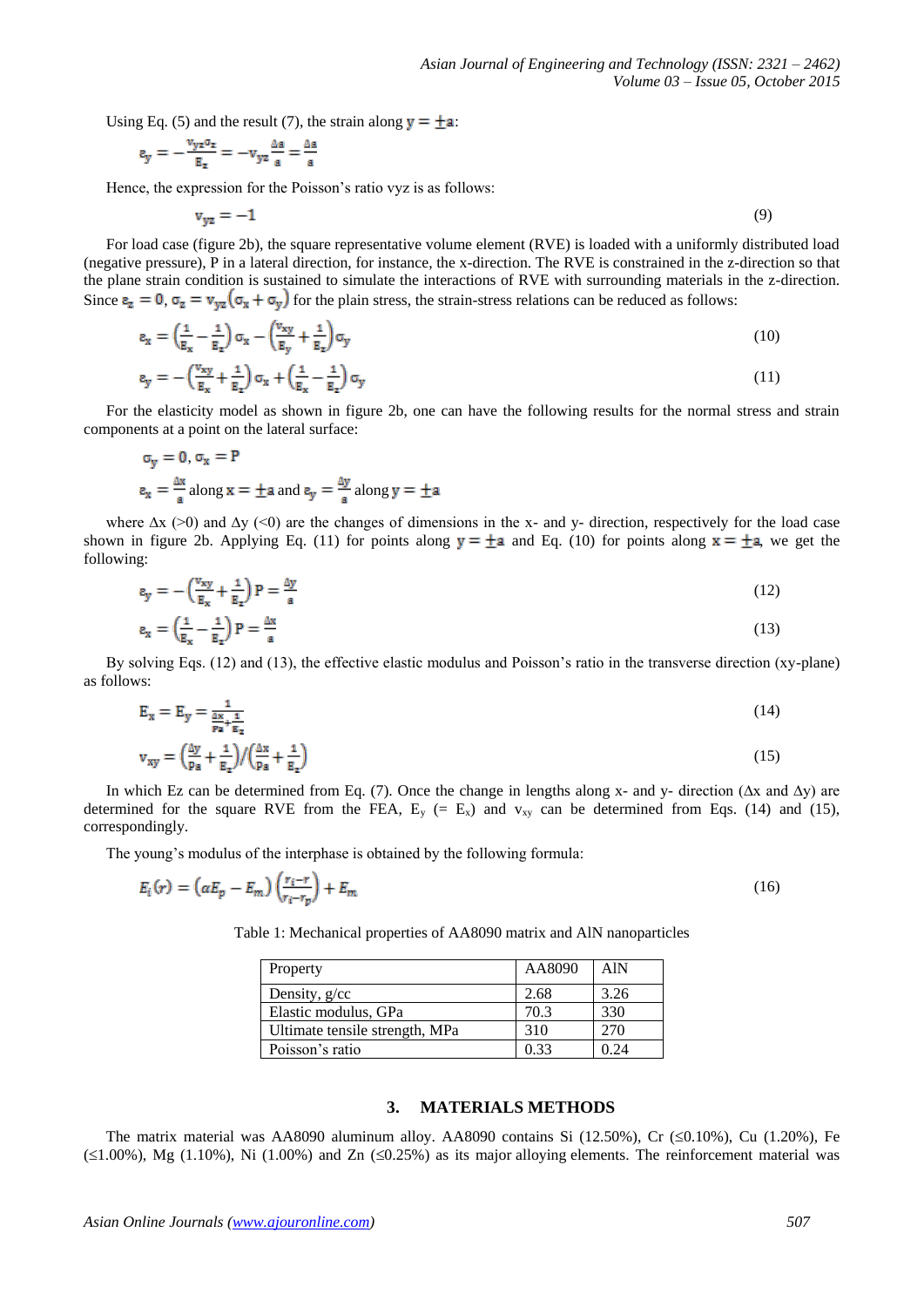aluminum nitride (AlN) nanoparticles of average size 100nm. The mechanical properties of materials used in the present work are given in table 1.

The representative volume element (RVE or the unit cell) is the smallest volume over which a measurement can be made that will yield a value representative of the whole. In this research, a cubical RVE was implemented to analyze the tensile behavior AA8090/AlN nanocomposites (figure 6). The determination of the RVE's dimensional conditions requires the establishment of a volumetric fraction of spherical nanoparticles in the composite. Hence, the weight fractions of the particles were converted to volume fractions. The volume fraction of a particle in the RVE ( $V_{p,re}$ ) is determined using Eq.(21):

$$
v_{p,rv\epsilon} = \frac{\text{Volume of nanoparticle}}{\text{Volume of RVE}} = \frac{16}{3} \times \left(\frac{r}{a}\right)^3 \tag{21}
$$

where, *r* represents the particle radius and *a* indicates the diameter of the cylindrical RVE. The volume fraction of the particles in the composite  $(V_p)$  is obtained using equation

$$
V_p = (w_p/\rho_p)/(w_p/\rho_p + w_m/\rho_m) \tag{22}
$$

where  $\rho_m$  and  $\rho_p$  denote the matrix and particle densities, and  $w_m$  and  $w_p$  indicate the matrix and particle weight fractions, respectively.

The RVE dimension (a) was determined by equalizing Eqs. (21) and (22). Two RVE schemes namely: without interphase (adhesion) and with interphase were applied between the matrix and the filler. The loading on the RVE was defined as symmetric displacement, which provided equal displacements at both ends of the RVE. To obtain the nanocomposite modulus and yield strength, the force reaction was defined against displacement. The large strain PLANE183 element [12] was used in the matrix and the interphase regions in all the models (table 2). In order to model the adhesion between the interphase and the particle, a COMBIN14 spring-damper element was used. The stiffness of this element was taken as unity for perfect adhesion which could determine the interfacial strength for the interface region.

To converge an exact nonlinear solution, it is also important to set the strain rates of the FEM models based on the experimental tensile tests' setups. Hence, FEM models of different RVEs with various particle contents should have comparable error values. In this respect, the ratio of the tensile test speed to the gauge length of the specimens should be equal to the corresponding ratio in the RVE displacement model. Therefore, the rate of displacement in the RVEs was set to be 0.1 (1/min).

# **4. RESULT AND DISCUSSION**

The AlN/AA8090 nanocomposites with or without interphase were modeled using finite element analysis (ANSYS) to analyze the tensile behavior and fracture.

## *4.1 Tensile Behavior*

An increase of AlN content in the matrix could increase the tensile strength of the nanocomposite (figure 3) having interphase around AlN nanoparticles. The maximum difference between the FEA results without interphase and the experimental results was 24.34 MPa. This differentiation can be attributed to lack of bonding between the AlN nanoparticle and the AA8090 matrix. The maximum difference between the FEA results with interphase and the experiments results was 25.37 MPa. This discrepancy can be endorsed to the presence of voids in the nanocomposites. Author's model includes the effect of voids present in the nanocomposite.



Figure 3: Effect of volume fraction on tensile strength along tensile load direction.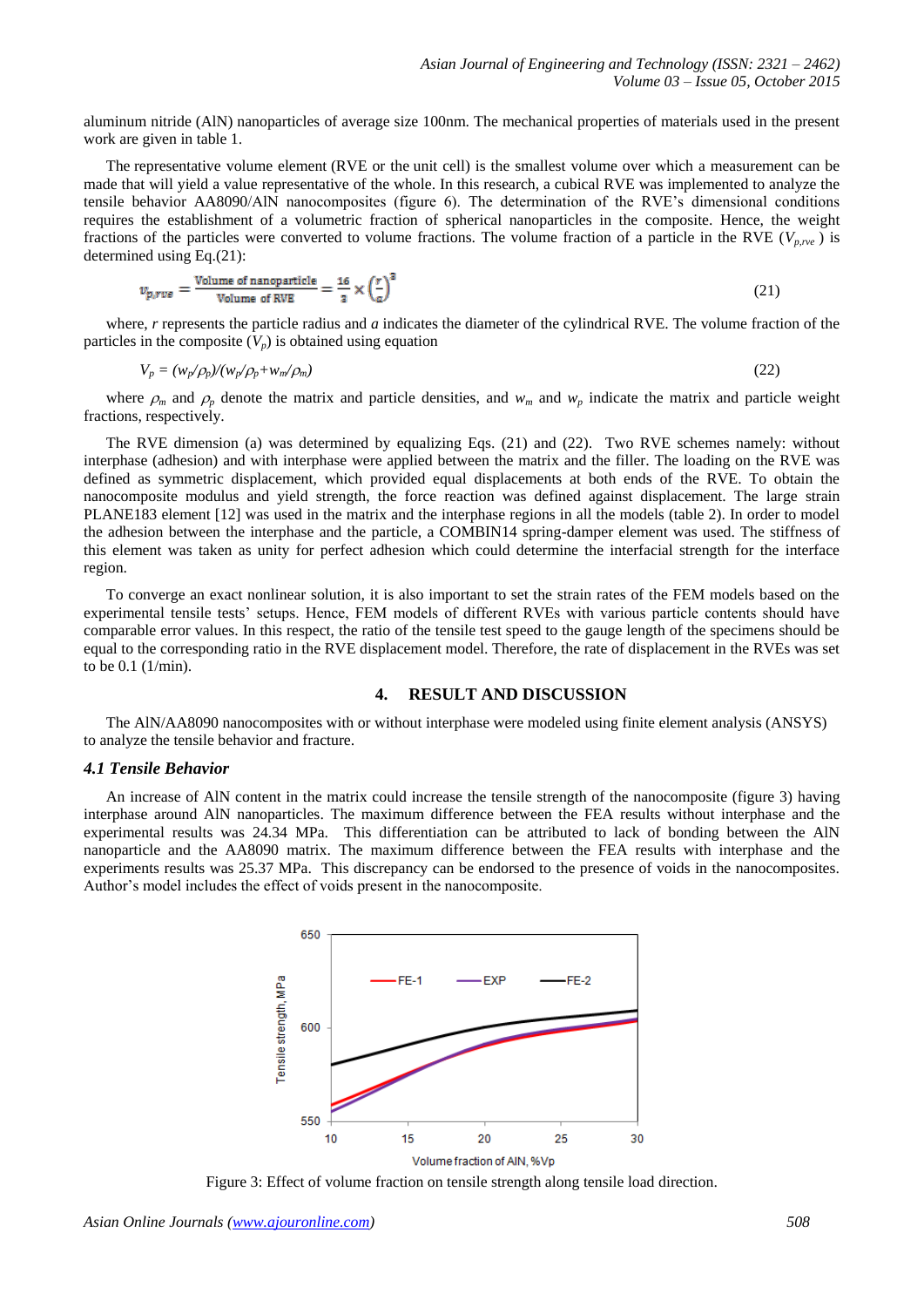For 10%, 20% and 30%Vp of AlN in AA8090, without interphase and barely consideration of adhesive bonding between the AlN nanoparticle and the AA8090 matrix, the loads transferred from the AlN nanoparticle to the AA8090 matrix were, respectively, 88.83 MPa, 139.38 MPa and 144.19 MPa (figure 4) along the tensile load direction. Similarly, for 10%, 20% and 30%Vp of AlN in AA8090, with interphase and wetting between the ALN nanoparticle and the AA8090 matrix, the loads transferred from the AlN nanoparticle to the AA8090 matrix were, respectively,132.79 MPa, 182.15 MPa and 146.72 MPa (figure 4) along the tensile load direction. Zhengang et al [13] carried a study improving wettability by adding Mg as the wetting agent. They suggested that the wettability between molten Al-Mg matrix and SiC particles is improved and the surface tension of molten Al-Mg alloy with SiC particle is reduced, and results in homogeneous particles distribution and high interfacial bond strength. For instance, addition of Mg to composite matrix lead to the formation of MgO and MgAl<sub>2</sub>O<sub>3</sub> at the interface and this enhances the wettability and the strength of the composite[14]. By increasing the volume fraction of AlN the longitudinal tensile elastic modulus decreased appreciably (table 2) without interphase around AlN nanoparticles. The transverse moduli were nearly equal to the results obtained by the Rule of Mixture



Figure 4: Tensile stresses (a) without interphase and (b) with interphase normal to load direction.

|  |  |  |  | . Table 2: Elastic moduli of AA8090/AlN nano composite. |
|--|--|--|--|---------------------------------------------------------|
|--|--|--|--|---------------------------------------------------------|

| Source          | Criteria           | Longitudinal Elastic Modulus, GPa |            | Transverse Elastic Modulus, GPa |                  |            |             |
|-----------------|--------------------|-----------------------------------|------------|---------------------------------|------------------|------------|-------------|
|                 |                    | $Vp = 10%$                        | $Vp = 20%$ | $Vp = 30\%$                     | $Vp = 10%$       | $Vp = 20%$ | $Vp = 30\%$ |
| <b>FEA</b>      | without interphase | 1.36                              |            | .28                             | . 36             | . 33       | 1.28        |
| <b>FEA</b>      | with interphase    | 1.33                              | .42        | . 33                            | $\overline{.42}$ | .42        | 1.33        |
| Rule of Mixture |                    | .42                               | 79         | 217                             | 1.13             | .24        | 1.36        |



Figure 7: von Mises stress.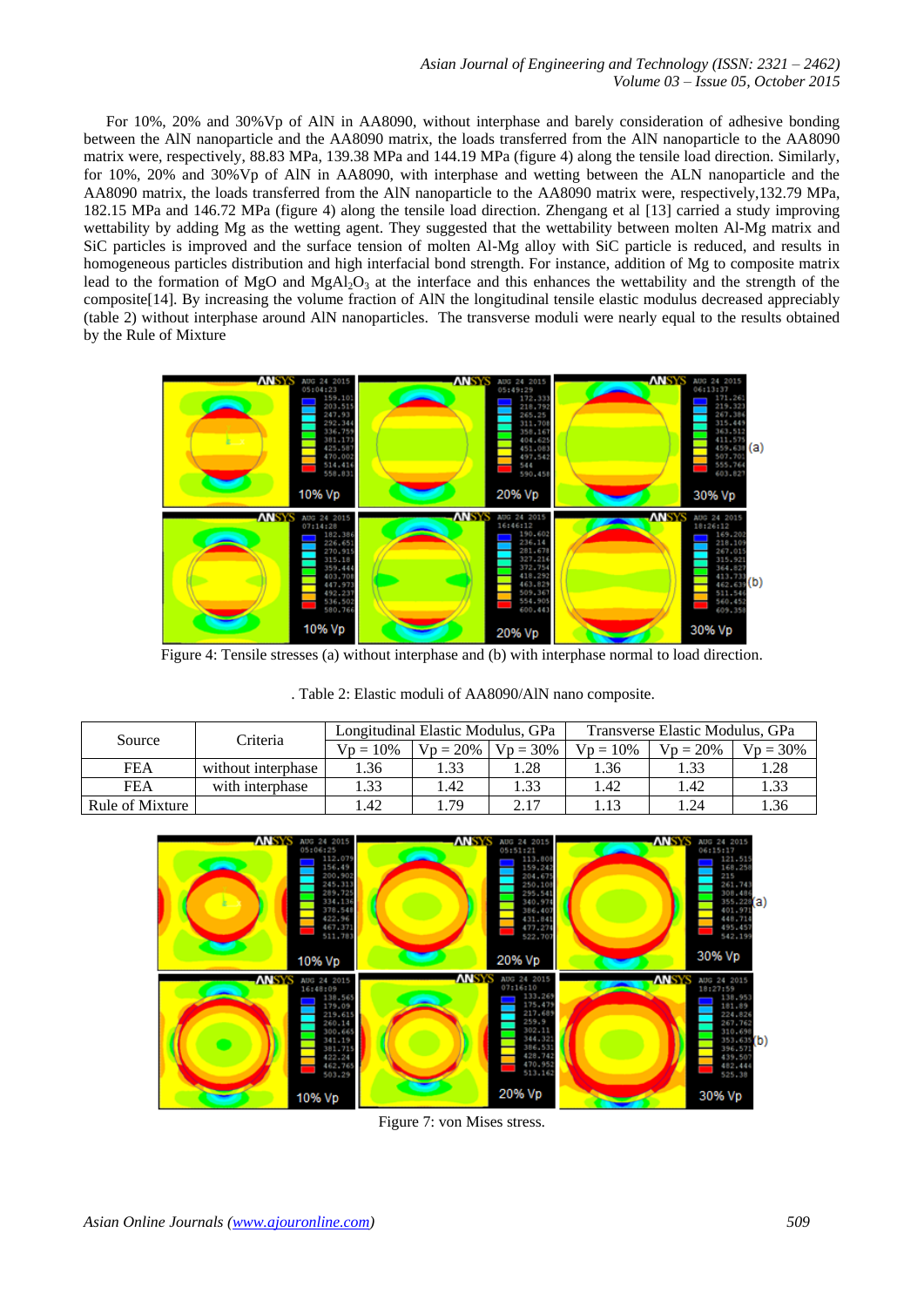#### *4.2 Fracture*

Figure 5 depicts the increase of von Mises stress with increase of volume fraction of AlN. In the case of nanocomposites with interphase between the nanoparticle and the matrix, the stress was transferred through shear from the matrix to the particles resulting low stress in the matrix. The stress transfer from the matrix to the nanoparticle was less for the nanocomposites without interphase resulting high stress in the matrix. Landis and McMeeking [15] assume that the fibers carry the entire axial load, and the matrix material only transmits shear between the fibers. Based on these assumptions alone, it is generally accepted that these methods will be most accurate when the fiber volume fraction  $V_f$ and the fiber-to matrix moduli *ratio*  $E_f/E_m$  are high. In the present case the elastic moduli of AlN nano particle and AA8090 matrix are, respectively, 77.0 GPa and 330 GPa.

## **5. CONCLUSION**

Without interphase and barely consideration of adhesive bonding, the tensile strength has been found to be 580.77 MPa for the nanocomposites consisting of 30%Aln nanoparticles. Due to interphase between the nanoparticle and the matrix, the tensile strength increases to 609.36 MPa. The tensile strengths obtained by author's model (with voids) are in good agreement with the experimental results. In the case of nanocomposites with interphase between the nanoparticle and the matrix, the stress is transferred through shear from the matrix to the particles. The transverse moduli of AlN/AA8090 nanocomposites have been found to be 88.26 GPa and 91.87 GPa, respectively, without and with interphase.

## **ACKNOWLEDGEMENTS**

The author thanks the University Grants Commission (UGC), New Delhi for sanctioning this major project. The author also thanks the Central University, Hyderabad for providing the SEM images to complete this manuscript.

#### **REFERENCES**

- 1. A.Chennakesava Reddy, "Mechanical properties and fracture behavior of 6061/SiCp Metal Matrix Composites Fabricated by Low Pressure Die Casting Process," Journal of Manufacturing Technology Research, vol.1(3/4), p. 273-286, 2009.
- 2. A.Chennakesava Reddy and Essa Zitoun, "Tensile properties and fracture behavior of  $6061/Al<sub>2</sub>O<sub>3</sub>$  metal matrix composites fabricated by low pressure die casting process," International Journal of Materials Sciences, vol. 6(2), p. 147-157, 2011.
- 3. X. Deng and N. Chawla, "Modeling the effect of particle clustering on the mechanical behavior of SiC particle reinforced Al matrix composites," Journal of Materials Science, vol.41, p.5731–5734, 2006.
- 4. A.J. Reeves, H. Dunlop and T.W. Clyne, "The effect of interfacial reaction layer thickness on fracture of titanium– SiC particulate composites," Metallurgical Transactions A, vol.23, p.977–988, 1992.
- 5. B. Kotiveerachari, A, Chennakesava Reddy, "Interfacial effect on the fracture mechanism in GFRP composites," CEMILAC Conference, Ministry of Defense, India 1(b), p.85-87, 1999.
- 6. A. Chennakesava Reddy, "Analysis of the Relationship Between the Interface Structure and the Strength of Carbon-Aluminum Composites," NATCON-ME, Bangalore, 13-14th March, p.61-62, 2004.
- 7. S. Ren, X. Shen, X. Qu and X. He, "Effect of Mg and Si on infiltration behavior of Al alloys pressureless infiltration into porous SiCp preforms," International Journal Minerals, Metallurgy and Materials, vol.18 (6), p.703–708, 2011.
- 8. N. Sobczak, M. Ksiazek, W. Radziwill, J. Morgiel, W. Baliga and L. Stobierski, "Effect of titanium on wettability and interfaces in the Al/ SiC system," in: Proceedings of the International Conference High Temperature Capillarity, Cracow, Poland, 29 June–2 July 1997.
- 9. A.M. Davidson and D. Regener, "A comparison of aluminium based metal matrix composites reinforced with coated and uncoated particulate silicon carbide," Composites Science and Technology, vol. 60(6), pp.865-869, 2000.
- 10. R. Hill, "Elastic properties of reinforced solids: some theoretical principles," Journal of the Mechanics and Physics of Solids, vol.11, p.357-372, 1963.
- 11. Y.J. Liu and X.L. Chen, "Evaluations of the effective material properties of carbon nanotube-based composites using a nanoscale representative volume element", Mechanics of Materials, vol.35, p.69–81, 2003.
- 12. Chennakesava R Alavala, "Finite element methods: Basic concepts and applications," PHI Learning Pvt. Ltd, New Delhi, 2008.
- 13. Zhengang Liuy, Guoyin Zu, Hongjie Luo, Yihan Liu and Guangchun Yao, "Influence of Mg Addition on Graphite Particle Distribution in the Al Matrix Composites," Journal of Materials Science & Technology, vol.26 (3), pp.244 p.244-250, 2010.